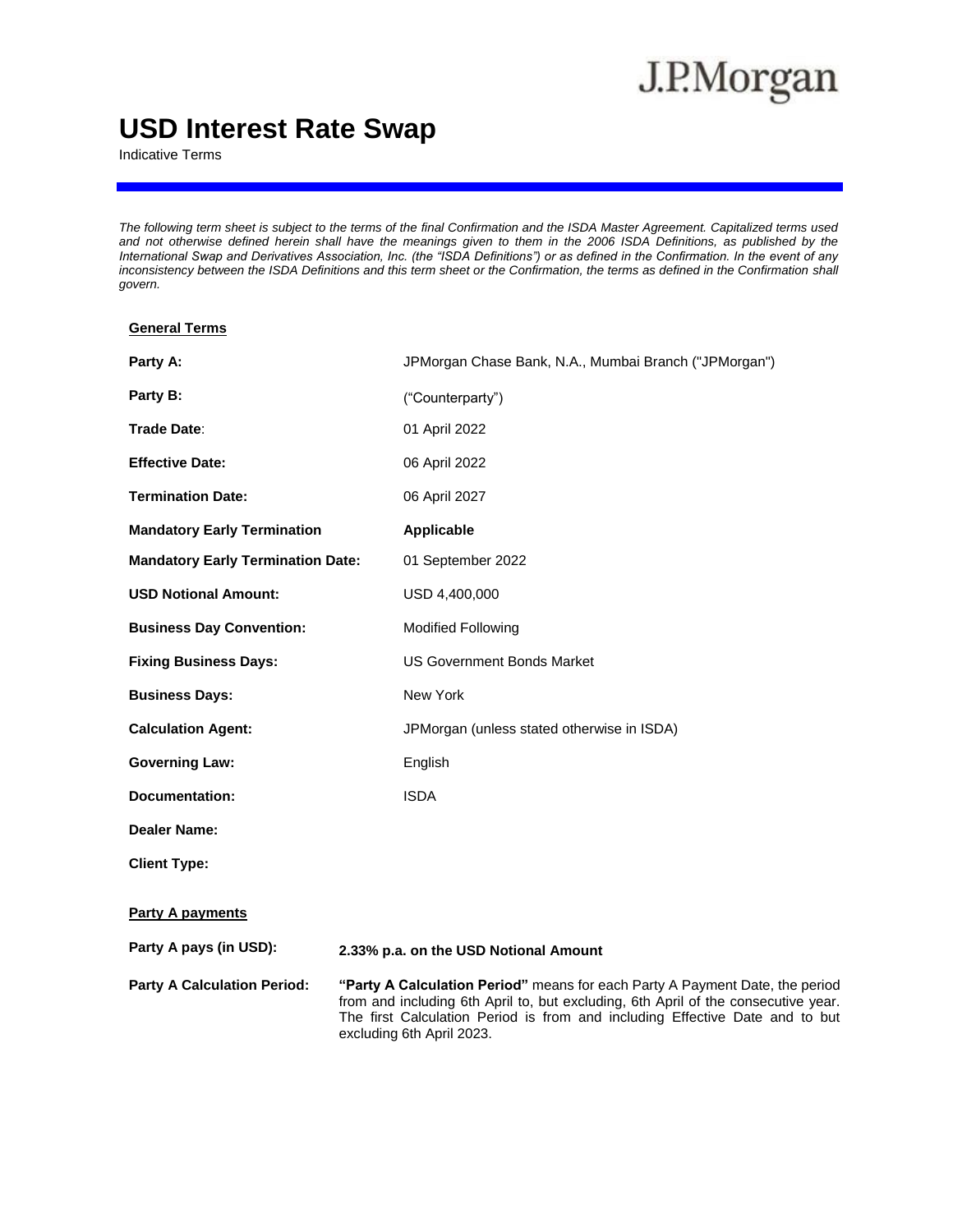|                                    | J.I.WIUI gall                                                                                                                                                                                                                                                                   |
|------------------------------------|---------------------------------------------------------------------------------------------------------------------------------------------------------------------------------------------------------------------------------------------------------------------------------|
| <b>Party A Payment Dates:</b>      | Annually 2 Business Days after 6th April of each year commencing on 8th April<br>2023 up to and including 8th April, 2027. All payment dates are subject to<br>adjustment in accordance with the Business Day Convention                                                        |
| <b>Party A Day Count:</b>          | A/360, Adjusted                                                                                                                                                                                                                                                                 |
|                                    |                                                                                                                                                                                                                                                                                 |
|                                    |                                                                                                                                                                                                                                                                                 |
| Party B payments                   |                                                                                                                                                                                                                                                                                 |
|                                    |                                                                                                                                                                                                                                                                                 |
| Party B pays (in USD):             | USD 1-day SOFR-COMPOUND p.a. on Notional Amount                                                                                                                                                                                                                                 |
| <b>Party B Calculation Period:</b> | "Party B Calculation Period" means for each Party B Payment Date, the period<br>from and including 6th April to, but excluding, 6th April of the consecutive year.<br>The first Calculation Period is from and including Effective Date and to but<br>excluding 6th April 2023. |
| <b>Party B Payment Dates:</b>      | Annually 2 Business Days after 6th April of each year commencing 8th April 2023<br>up to and including 8th April, 2027. All payment dates are subject to adjustment in<br>accordance with the Business Day Convention                                                           |

 $IDM<sub>orcon</sub>$ 

#### **Mandatory Early Termination Clause**

This swap shall be terminated on the Mandatory Early Termination Date at the market value of the swap, as on the Mandatory Early Termination Date, subject to adjustment in accordance with the Modified Following Business Day Convention. On 2 Business days after the Mandatory Early Termination Date, the party which is out-of-the-money shall pay to the party which is in-the-money, the Cash Settlement Amount, which shall be an amount in USD equal to the absolute value of the market value of the swap, as determined on the Mandatory Early Termination Date.

Following such 2 Business Day delay after the Mandatory Early Termination Date, the swap shall terminate and the parties shall have no further obligation to the other, save for any obligations which existed before that date.

#### **Risk Disclosure:**

There are significant risks associated with this Transaction including, but not limited to, foreign exchange risk, price risk, liquidity risk and credit risk. Counterparties should consult their own financial, legal, accounting, and tax advisors about the risk associated with this Transaction, the appropriate tools to analyze the Transaction, and the suitability of the Transaction in each counterparty's particular circumstances. No counterparty should enter into the Transaction described above unless that counterparty understands and has sufficient financial resources to bear the price, foreign exchange, market, liquidity, structure, and other risks associated with the entering into the swap.

#### Interest Rate Risk:

If USD interest rates move from their current positions, the market value of the transaction may be favorably affected from Party B's perspective.

#### Fixing Risk:

If USD 1-day SOFR-COMPOUND fixings increase, the NET payments made by Party B will increase.

#### Liquidity Risk:

This Transaction is not a readily liquid instrument. There may exist a time when there is a lack of liquidity or low trading volume in the market for the Transaction, and this potential illiquidity could significantly decrease the market value of the Transaction for Party B.

#### Credit Risk: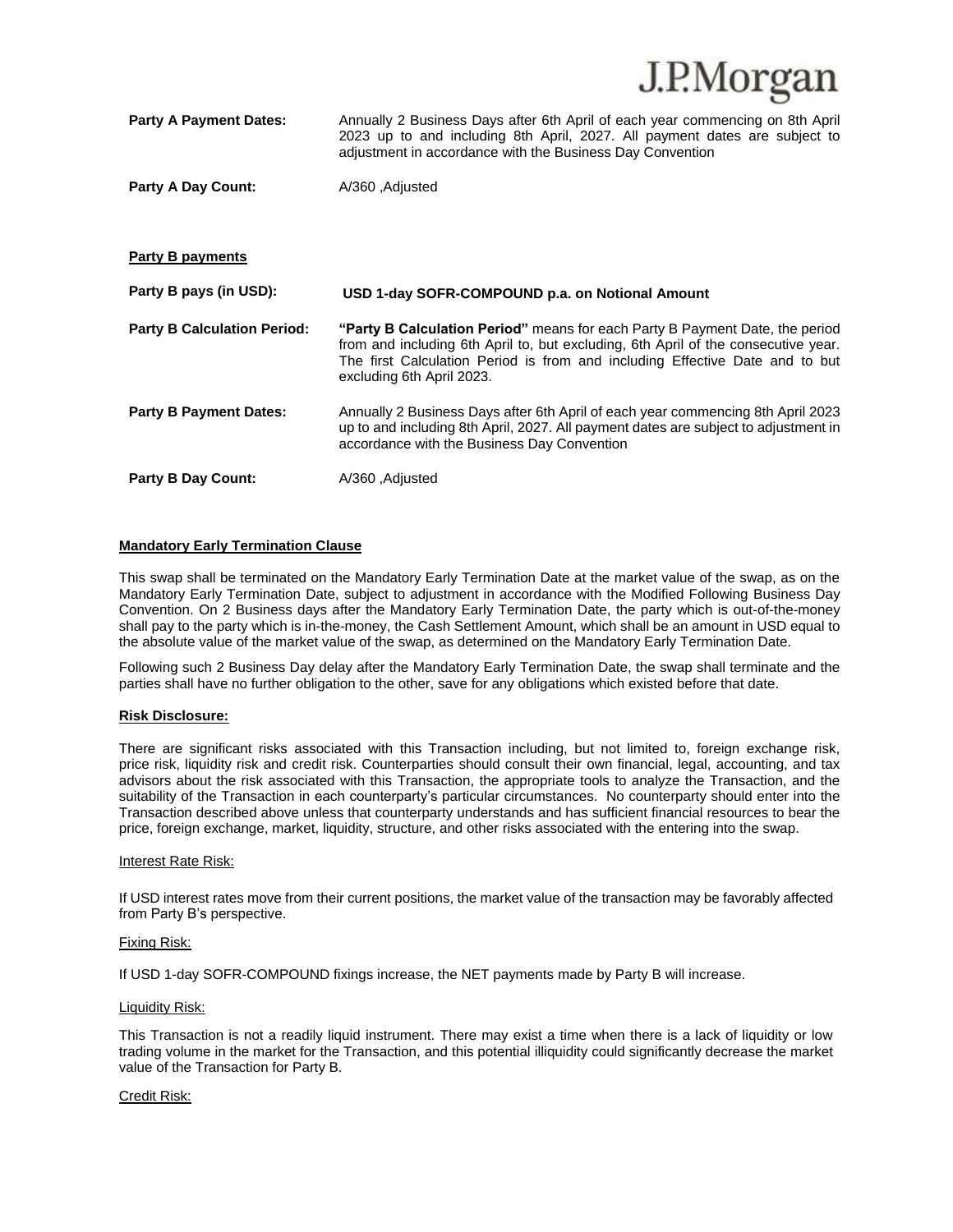# J.P.Morgan

The swap carries the credit risk of Party A.

#### Ordinary Course of Business:

In the ordinary course of their business, JPMorgan or any of its affiliates or subsidiaries may affect transactions for their own account or for the account of their customers. In conducting such business neither JPMorgan nor any of its affiliates or subsidiaries is obliged to take into account the circumstances of the parties to the Transaction or act in a manner which is favorable to them. Such activity may, or may not affect the value of the Transaction, but potential investors should be aware that a conflict may arise.

#### Potential Conflicts of Interest:

Potential conflicts of interest may exist in the structure and operation of the strategy and the course of the normal business activities of JPMorgan or any of its affiliates or subsidiaries or their respective directors, officers, employees, representatives, delegates or agents of their normal business activities.

#### **Underlying Exposure:**

This Transaction has been entered to hedge the risk arising out of the underlying exposure ("Underlying Exposure") details of which are as follows

#### **USD 4,400,000 fixed rate loan, maturing on or after 06 April 2027**

### **Purpose of the transaction:**

The purpose of the interest rate swap transaction is to hedge the fixed rate USD liability of Party B. The swap hedges the variability of cash flows of the underlying USD liability and transforms it into a fixed rate liability till the tenor of the swap.

#### **Scenario Analysis:**

### **The following Scenario Analysis is provided for illustrative and convenience purposes only. It should not be relied on by Party B, and JPMorgan expressly disclaims any responsibility or reliance by Party B. In case of any doubt, Party B should consult with their own professional advisers**

The following Scenario Analysis assumes various levels of USD 1-day SOFR-COMPOUND which, in JPMorgan's view, represents low, medium and high risk scenarios and shows the resultant cash flow gain/loss to Party B.

# **Scenario 1: USD 1-day SOFR-COMPOUND remains unchanged over the tenor of the trade; USD Overnight SOFR Curve remains unchanged till the Mandatory Termination Date**

| <b>Payment Date*</b> | USD 1-day<br>SOFR-<br><b>COMPOUND</b><br>fixing | <b>Party B to receive</b><br>[in USD]                                                                                                | Party B to<br>pay [in USD] | Profit / (Loss) to<br>Party B [in USD] |
|----------------------|-------------------------------------------------|--------------------------------------------------------------------------------------------------------------------------------------|----------------------------|----------------------------------------|
| 05 September<br>2022 | 0.30%                                           | Swap is Terminated and Party B receives from Party A<br>USD 37,454 on Mandatory Termination Date.<br>No future settlements are made. |                            |                                        |

#### **\*Subject to Adjustment according to Business Day Convention**

#### **Scenario 2: USD 1-day SOFR-COMPOUND increases over the tenor of the trade; USD Overnight SOFR Curve is 10bps lower\*\* on the Mandatory Termination Date as compared to that on Trade Date**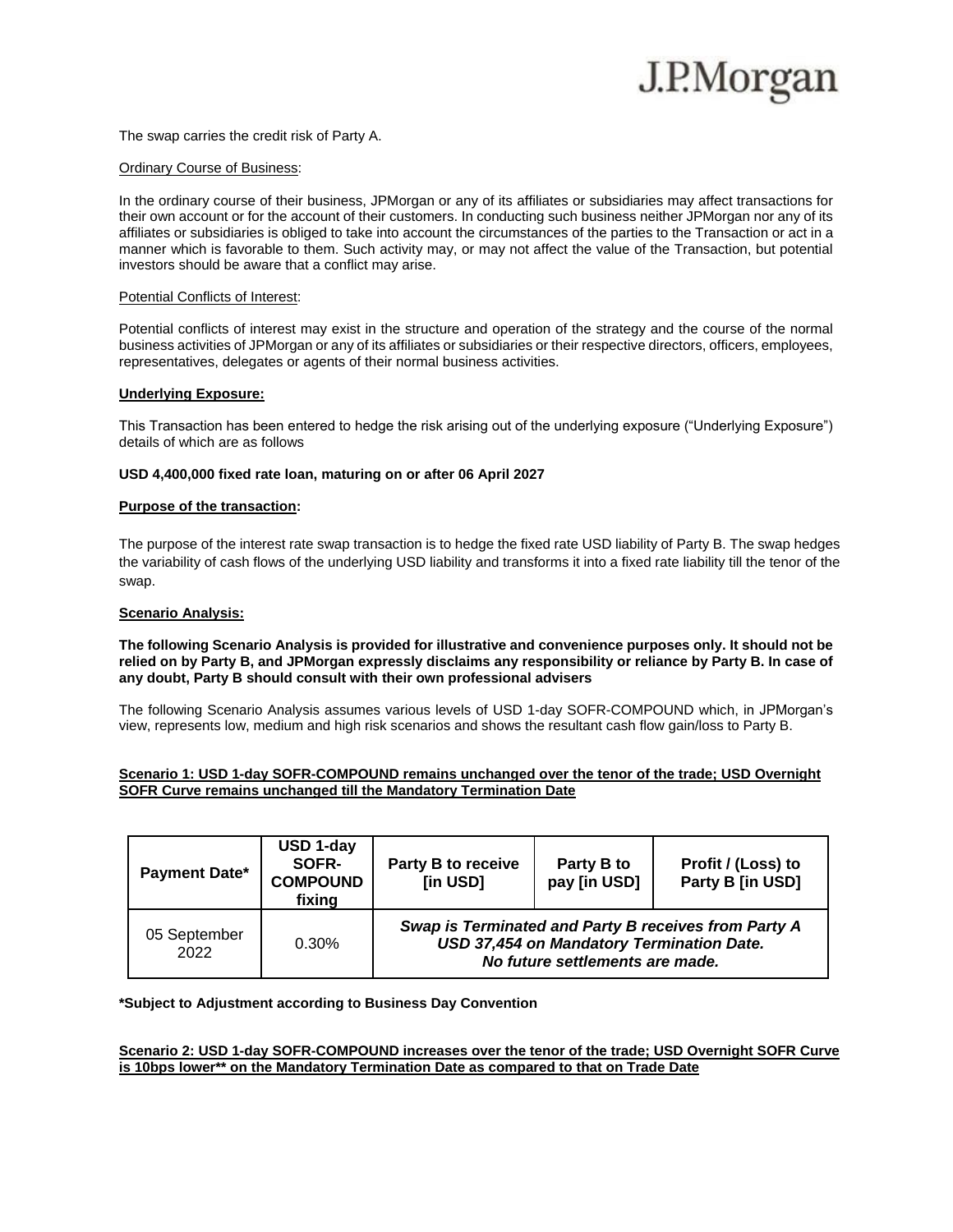

| <b>Payment Date*</b> | USD 1-day<br>SOFR-<br><b>COMPOUND</b><br>fixing | <b>Party B to receive</b><br>[in USD]                                                                                                 | Party B to pay<br>[in USD] | Profit / (Loss) to<br>Party B [in USD] |
|----------------------|-------------------------------------------------|---------------------------------------------------------------------------------------------------------------------------------------|----------------------------|----------------------------------------|
| 05 September<br>2022 | 0.20%                                           | Swap is Terminated and Party B receives from Party A<br>USD 135,412 on Mandatory Termination Date.<br>No future settlements are made. |                            |                                        |

**\*Subject to Adjustment according to Business Day Convention**

**\*\*We have assumed that the shape of the SOFR curve does not change and the entire curve is parallel shifted as compared to that on the Trade Date**

**Scenario 3: USD 1-day SOFR-COMPOUND decreases over the tenor of the trade; USD Overnight SOFR Curve is 10bps higher\*\* on the Mandatory Termination Date as compared to that on Trade Date**

| <b>Payment Date*</b> | USD 1-day<br>SOFR-<br><b>COMPOUND</b><br>fixing | Party B to<br>receive [in USD]                                                                                                       | Party B to pay<br>[in USD] | Profit / (Loss) to<br>Party B [in USD] |
|----------------------|-------------------------------------------------|--------------------------------------------------------------------------------------------------------------------------------------|----------------------------|----------------------------------------|
| 05 September<br>2022 | 0.40%                                           | Swap is Terminated and Party B receives from Party A<br>USD 17,813 on Mandatory Termination Date.<br>No future settlements are made. |                            |                                        |

**\*Subject to Adjustment according to Business Day Convention**

**\*\*We have assumed that the shape of the SOFR curve does not change and the entire curve is parallel shifted as compared to that on the Trade Date**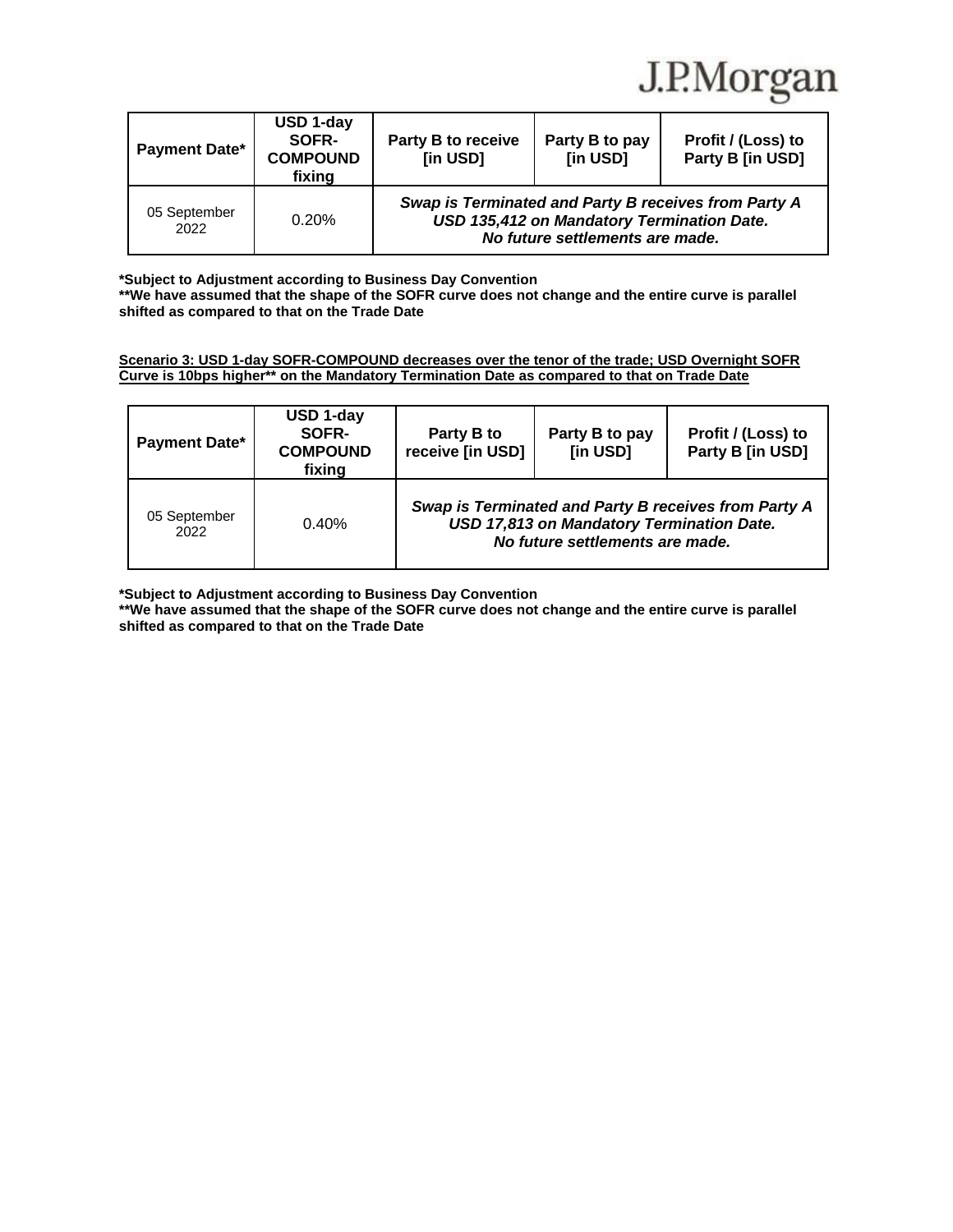# **Mark to Market (MTM) Sensitivity Analysis:**

The following MTM Analysis is provided for illustrative and convenience purposes only. It should not be relied on by Party B, and JPMorgan expressly disclaims any responsibility or reliance by Party B. In case of any doubt, Party B should consult with their own professional advisers.

Please note that the below MTM Analysis is only accurate as of Trade Date. Changes in the MTM, due to parallel shifts in USD 1-day SOFR-COMPOUND Curve are tabulated in the MTM analysis.

This MTM Analysis does not take into account other factors and parameters (market, trading, liquidity or otherwise) or model parameters-marks. If such parameters move in extreme fashions, they may cause the MTM to change significantly and may change in a way that adversely impacts Party B.

# **MTM Sensitivity due to parallel shift in USD 1-day SOFR-COMPOUND Curve immediately after Trade Date**

| <b>Parallel Shift in</b><br>USD 1-day SOFR-<br><b>COMPOUND Curve</b> | <b>Changes in the MTM</b><br>(in USD) |  |
|----------------------------------------------------------------------|---------------------------------------|--|
| 500 bps up                                                           | -1,036,186                            |  |
| 100 bps up                                                           | $-208,010$                            |  |
| 50 bps up                                                            | $-104,031$                            |  |
| 10 bps up                                                            | $-20,810$                             |  |
|                                                                      |                                       |  |
| 10 bps down                                                          | 104,071                               |  |

**MTM Sensitivity due to parallel shift in USD 1-day SOFR-COMPOUND Curve as on Mandatory Termination Date compared to Trade Date**

| <b>Parallel Shift in</b><br><b>USD 1-day SOFR-</b><br><b>COMPOUND Curve</b> | <b>Changes in the MTM</b><br>(in USD) |  |
|-----------------------------------------------------------------------------|---------------------------------------|--|
| 500 bps up                                                                  | -964,778                              |  |
| 100 bps up                                                                  | -159,687                              |  |
| 50 bps up                                                                   | $-60,912$                             |  |
| 10 bps up                                                                   | 17,813                                |  |
|                                                                             | 37,454                                |  |
| 10 bps down                                                                 | 135,412                               |  |

**(Negative Changes in the MTM implies an adverse change in mark to market value of the swap from Party B's perspective)**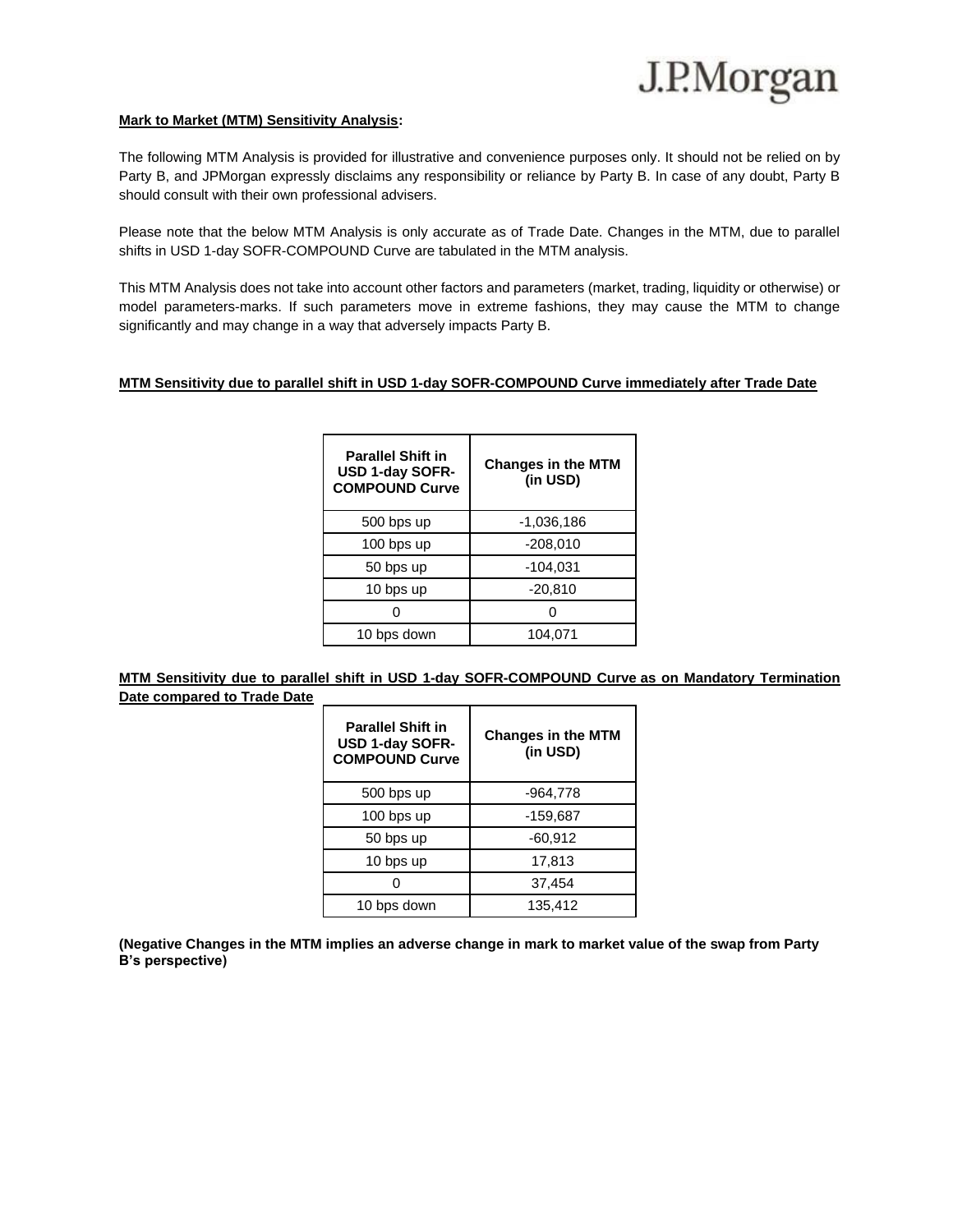# J.P.Morgan

#### **Level of pricing variables and impact of variables on pricing**

**The following analysis is provided for information and illustrative purposes only.** All information provided herein is indicative, non-exhaustive and is based on certain assumptions and current market conditions and is subject to change without notice.

It should not be relied on by Party B, and JPMorgan makes no representation or warranty regarding the accuracy or completeness of the information herein. JPMorgan expressly disclaims any responsibility or reliance by Party B. In case of any doubt, Party B must make an independent assessment of the Transaction in light of its own circumstances and determine with its own professional advisers any suitability or appropriateness implications of the Transaction.

The market level of primary market variables used in determining the price of the transaction is as follows:

# USD 5 year 1-day SOFR-COMPOUND Rate: 2.33%

The primary market variables used for determining the mark-to-market value along with their directional impact are listed below for information purposes only and is subject to change. Each directional impact assumes that the variable under consideration moves from its current position while all other variables are kept constant. The directional impact may no longer hold if more than one variable is allowed to move from their current positions. The primary market variables used for determining the mark-to-market value of the transaction as of Trade Date are listed below along with their directional impact on the mark-to-market value. JPMorgan accepts no responsibility or liability whatsoever to any person in respect of the information herein.

| <b>Pricing Variable</b>           | <b>Directional Impact</b>                                                                                                                                                                                                                                                                 |
|-----------------------------------|-------------------------------------------------------------------------------------------------------------------------------------------------------------------------------------------------------------------------------------------------------------------------------------------|
| USD 1-day SOFR-<br>COMPOUND curve | Market value of the transaction for Party B will be favorably impacted by a<br>downward parallel shift in the USD 1-day SOFR-COMPOUND curve<br>Market value of the transaction for Party B will be adversely impacted by an<br>upward parallel shift in the USD 1-day SOFR-COMPOUND curve |

# **Periodicity of Valuation Statement from Party A**

Valuation statements in relation to all Transactions executed between the parties will be made available to the Counterparty on the "Optimize" application present on JPMorgan's online platform, J.P.Morgan Markets ("Optimize Platform"). The Counterparty will be able to view and download such valuation statements for any period at any point of time from the Optimize Platform. To the extent the Counterparty wishes to receive valuation statements via email or any other mode of communication, it should reach out to its representative at JPMorgan and make a request in writing for such alternate process to be set-up for purposes of sharing valuation statements with the Counterparty. JPMorgan shall consider Counterparty's request and if reasonable and operationally practicable, JPMorgan may agree to share the valuation statements, within such mutually agreed periodicity, with the Counterparty via email or any alternative mode of communication.

# **Representations:**

Each party represents to the other party on the date on which it enters into this Transaction that (absent a written agreement between the parties in respect of this Transaction that expressly imposes affirmative obligations to the contrary):

(i) It is acting for its own account, and it has made its own independent decisions to enter into this Transaction and as to whether this Transaction is appropriate or proper for it based upon its own judgment and upon advice from such tax, accounting, regulatory, legal and financial advisers as it has deemed necessary, and not upon any view expressed by the other. It is not relying on any communication (written or oral) of the other party as investment advice or as a recommendation to enter into this Transaction; it being understood that information and explanations related to the